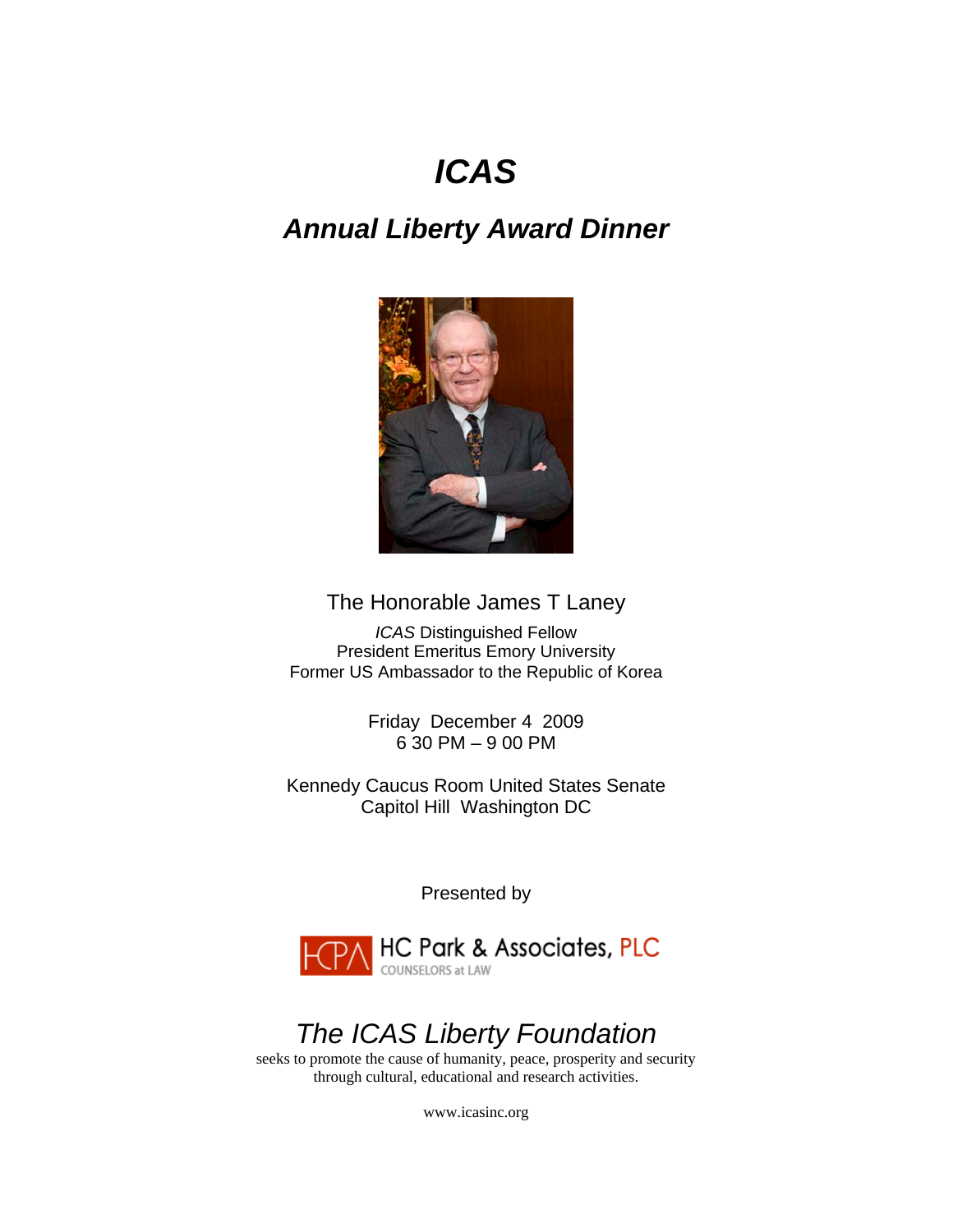

Dear Friend:

We are pleased to share with you that Ambassador James T Laney will be Guest of Honor at the *ICAS* Annual Liberty Award Reception & Dinner 2009 and receive the *ICAS* Annual Liberty Award 2009 for his "outstanding professional achievements, distinguished public service to the nation and people and exemplary leadership advancing a great humanistic values; Life, Liberty and Pursuit of Happiness".

James T. Laney is President Emeritus of Emory University and former United States ambassador to South Korea.

His association with Korea began in 1947 when he served there in the Army Counter-Intelligence Corps. He was educated at Yale (BA '50, BD '54, PhD '66, LHD hon '93). He is an ordained United Methodist minister. He taught at Yonsei University in Korea from 1959-64, and later at Vanderbilt before becoming dean of Candler School of Theology at Emory (1969-77). In 1974 he was visiting professor at Harvard. He was named president of Emory in 1977 and served for 16 years. During that period Emory achieved national prominence and its endowment grew ten-fold, to sixth among all colleges. In 1993 he was appointed ambassador to South Korea by President Bill Clinton and was instrumental in helping defuse the nuclear crisis with North Korea in 1994. In 1997 he returned to the US and served for two years as special presidential envoy in Asia.

He has chaired the Harvard Board of Overseers committee for the Divinity School and has served on the Executive Committee of the University Council at Yale. He is a trustee of the Henry Luce Foundation in New York and co-chair, with Andrew Young, of Faith and the City in Atlanta. He is a past director of The Coca-Cola Company and SunTrust Georgia. From 1997-2003 he co-chaired the Council on Foreign Relations Task Force on Korea.

His articles have appeared in *Foreign Affairs*, the *New York Times*, the *Washington Post* and numerous other publications. He is the recipient of 22 honorary degrees from colleges and universities in the US, Great Britain, Japan, Korea, and Africa. He has received medals for distinguished service from the United States and Korea, the Wilbur Cross Medal from Yale, the Emory medal, and the General James van Fleet award from the Korea Society.

Dr. Laney is married to Berta Radford and they have five children and sixteen grandchildren. They live in Atlanta.

Thank you.

Synja P Kim President and Chairman  *The ICAS Liberty Foundation* September 29 2009 Blue Bell Pennsylvania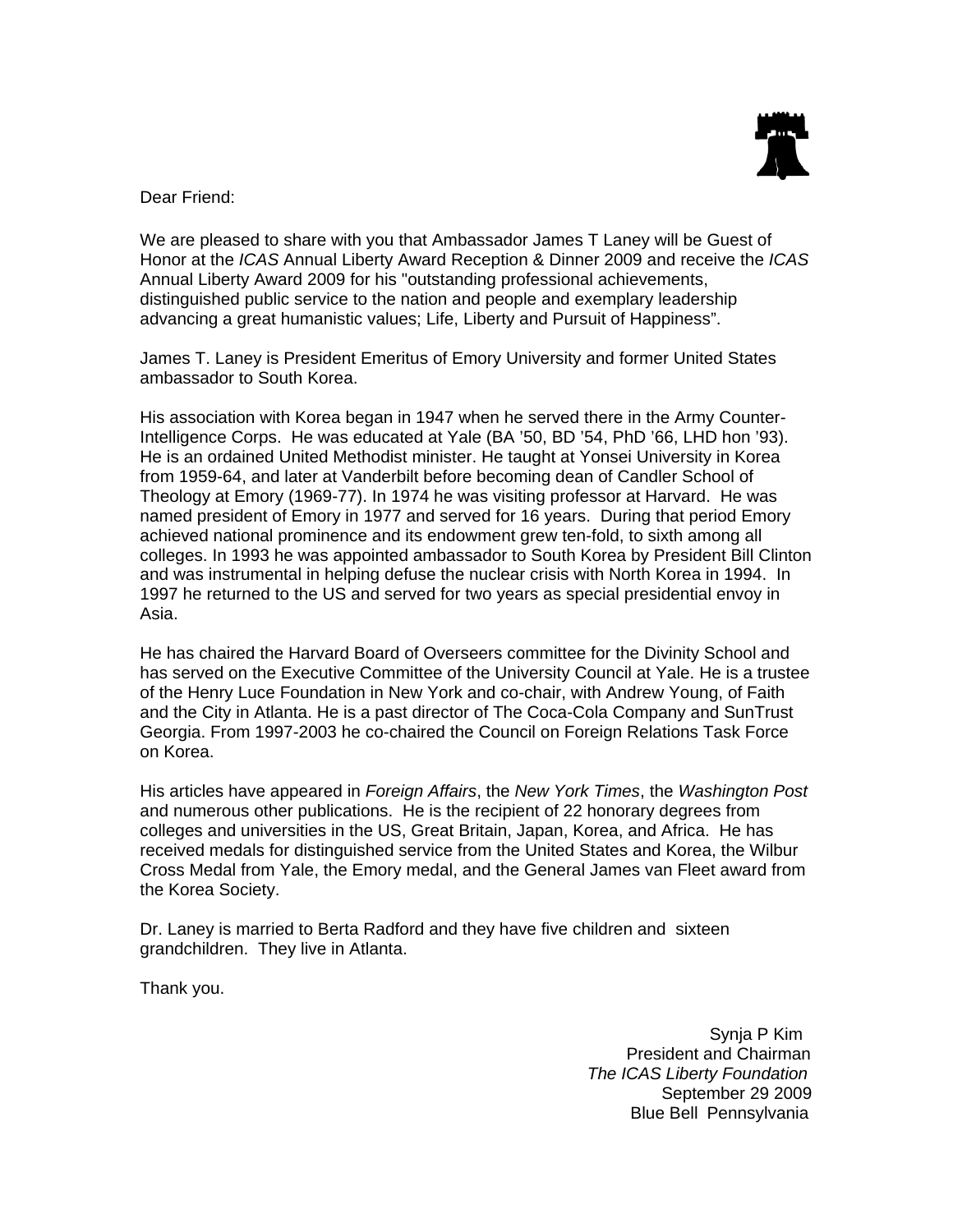

# The Board of Founders and Officers of

# *The ICAS Liberty Foundation*

and



proudly

invite you

to

## *The ICAS Annual Liberty Award Dinner*

in honor of

## **Ambassador James T Laney**

Minister, Scholar and Teacher

Friday December 4 2009

Kennedy Caucus Room United States Senate Capitol Hill Washington DC

Business Attire **Non-transferable**